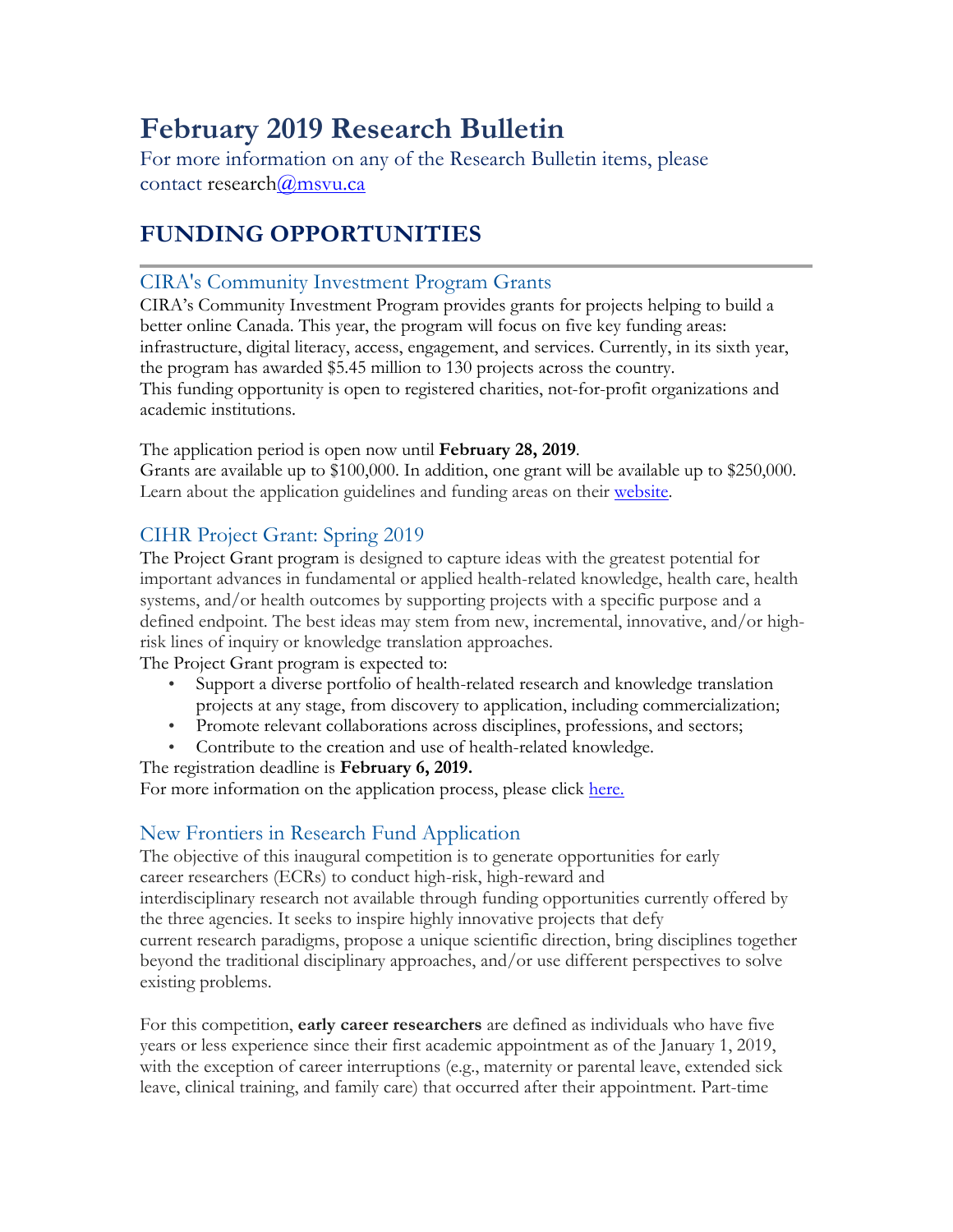positions are also taken into consideration. For maternity or parental leave, the five-year window is extended by an amount equal to twice the time interruption taken.

Due to the high volume of demand, the deadline for **the New Frontiers in Research Fund application has been extended from Feb. 7 to Feb. 14.** For more information, please click here.

### NSHRF Establishment and Development Innovative Grants

The deadline for these grants will be March 26 at 2:00pm AT. All details about the grants can be found at the below weblinks. There are no significant changes from 2018.

**Establishment Grant** https://www.nshrf.ca/establishment

**Development Innovative Grant** www.nshrf.ca/development

## **CALLS FOR PAPERS AND APPLICATIONS**

Opportunity for Early Career Researchers: Call for expressions of interest CIHR is pleased to continue to offer an Observer program for Early Career Researchers (ECRs) to participate as an observer in the peer review process of the Project Grant: Spring 2019 competition. This program is designed as an opportunity for Early Career Researchers to observe face-to-face peer review committee meetings and gain valuable insights into the review process.

To express your interest in participating in this Observer program, please send an e-mail to **support@cihr-irsc.gc.ca** by February 20, 2019. In this e-mail, you must include:

- Email subject line: Observer program Spring 2019
- a PDF of your biosketch Common CV (draft CCVs are not accepted)
- a letter from your institution attesting that you meet the criteria to be considered as an early career researcher
- the names of two peer review committees—in order of preference—that you would like to observe.

For more information, please visit their website by clicking here.

#### Call for Nominations: Early Career Research Award

The Early Career Research Award, given to an early-career full-time faculty member, recognizes the individual's commitment and achievement as a contributor to the research community and to the research climate at Mount Saint Vincent University. A certificate will be awarded at Spring convocation, and the recipient's faculty photo and research profile will be displayed on the Research Office website. The award will stand as a testament to the significant contribution of research to the University.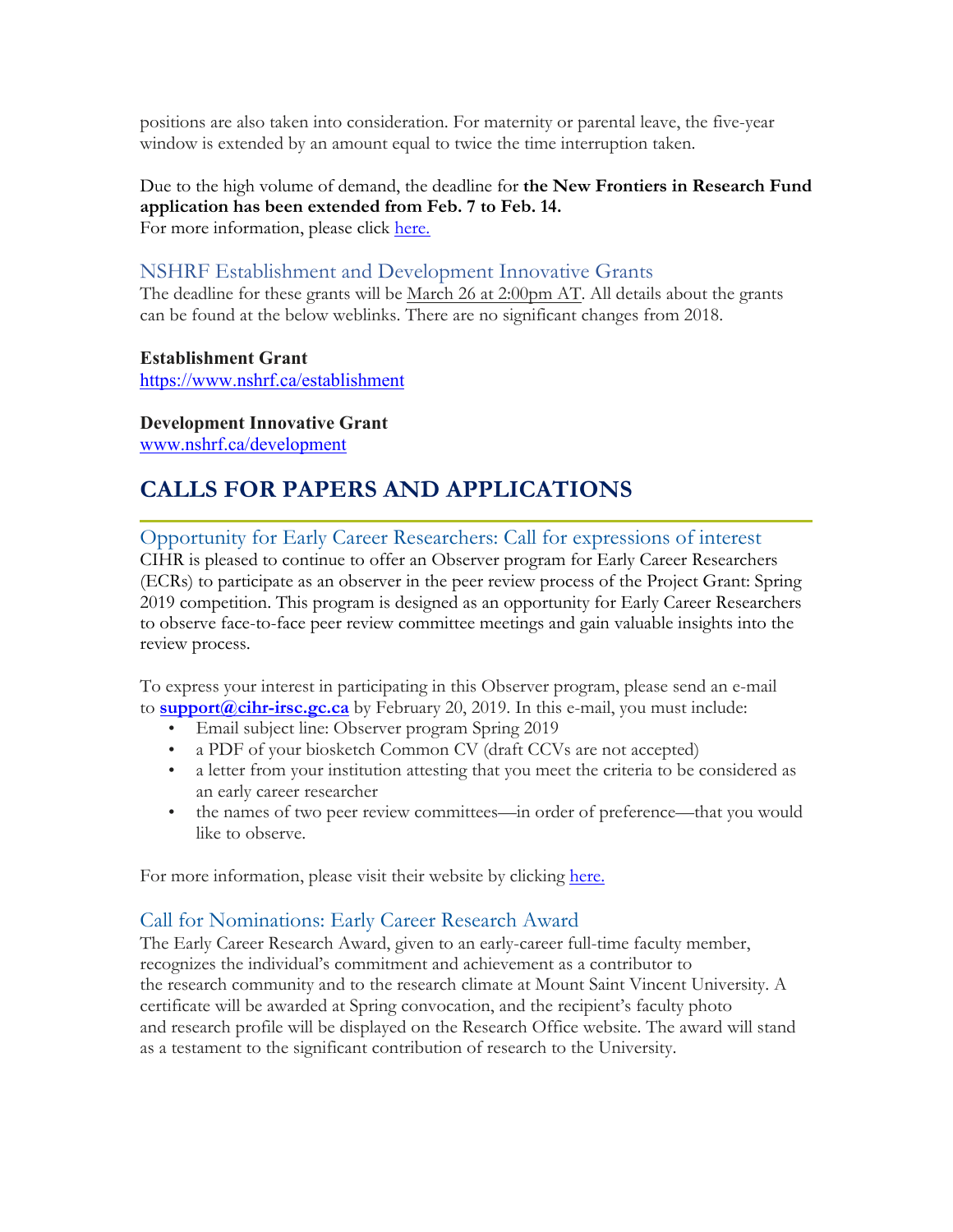The Early Career Research Award is open to all full-time re-appointed tenure-track or tenured faculty members, up to year eight of a career at Mount Saint Vincent University. The research contributions affiliated with Mount Saint Vincent University will be given the greatest weight in the evaluation of this award.

#### **Nomination Process**

- Nominations can be made by any faculty member to the Committee on Research and Publications.
- In consultation with the relevant Department Chair, a Dean may also nominate a candidate.
- Nominations, including all supporting documentation, must be received by the Committee on Research and Publications prior to the deadline noted below. Items received after the deadline will not be considered for adjudication by the committee.

One complete nomination package must be submitted to the Research Office electronically to **research@msvu.ca** prior to the deadline of **February 28, 2019.**

## **ANNOUNCEMENTS**

#### Special Competition: Student Research Assistantship

The Committee on Research & Publications invites applications for one available research assistantship. These assistantships will be available to undergraduate students, full or part-time, to work under the supervision of a faculty member on a clearly defined research project. The faculty member must be eligible for funding under our policy for internal grants (consult our Policy for Internal Grant Applications).

This year, the Committee on Research & Publications will adjudicate applications for one (1) assistantship worth up to \$3,320.00 (including benefits). The awarded funds are available for the period of **April 1, 2019 to March 31, 2020**. The award must be **completed by March 31, 2020**. The intent of the assistantship is to enable a student to work directly with a faculty member on a research project of mutual interest. The emphasis on the training component for the student is a key criterion.

Submit 1 electronic copy to the Research Office (research $(\partial \text{msvu.ca})$ ) **Deadline: January 31st, 2019 at 4 pm**

## **MSVU FACULTY RESEARCH ACHIEVEMENTS**

#### Social Justice in Focus: Event Overview

On September 22nd, 2018 the Child and Youth Refugee Research Coalition gathered at the Art Gallery of Nova Scotia to hear the experiences of young artists from Dr. Susie Brigham's photovoice project.

https://www.youtube.com/watch?v=WQ7TLLDbxKA&feature=share